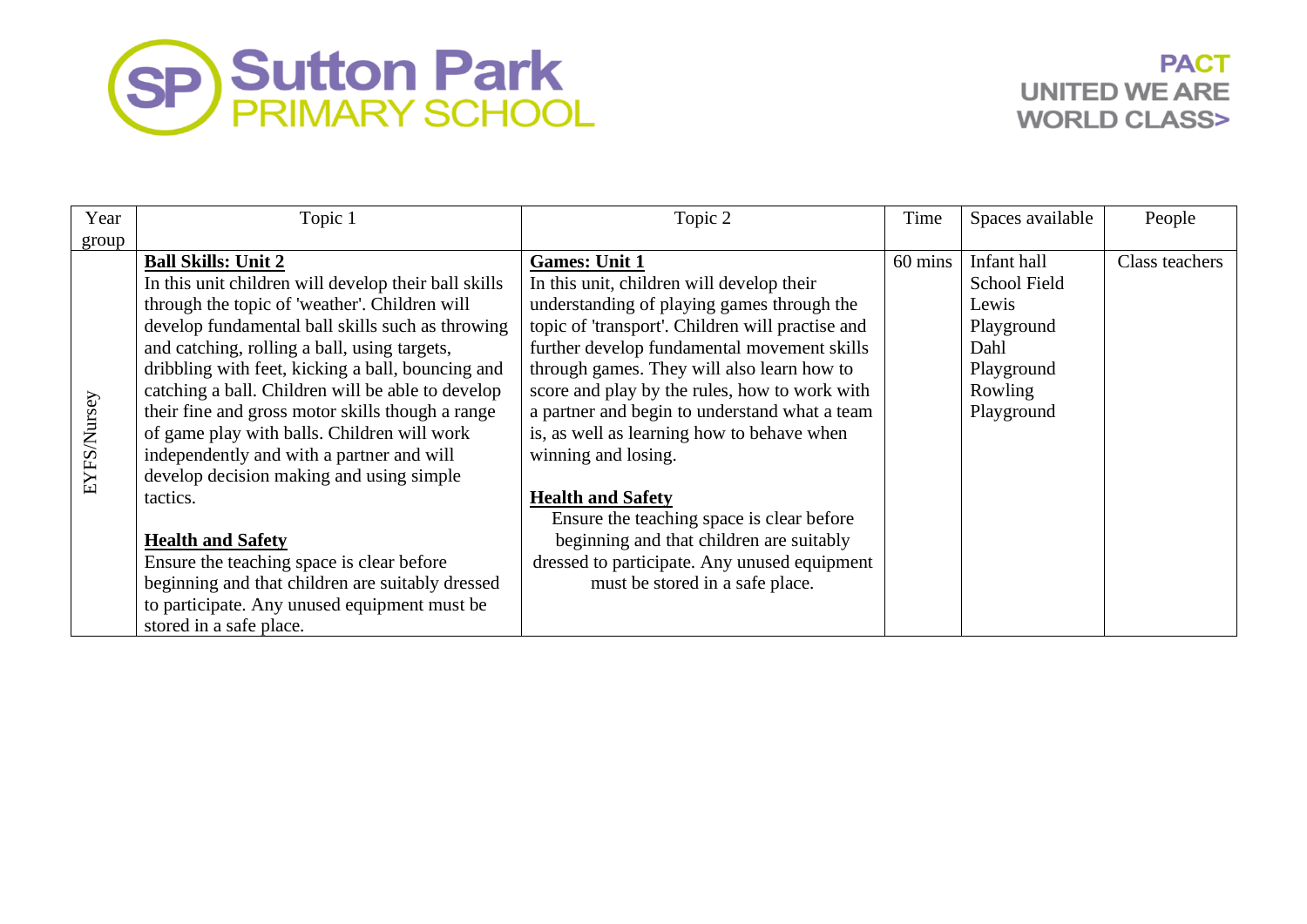|          | <b>Net and Wall</b>                                  | <b>Striking and Fielding</b>                    | 60 mins | Infant hall  | Class teachers      |
|----------|------------------------------------------------------|-------------------------------------------------|---------|--------------|---------------------|
|          | Pupils will be introduced to the basic skills        | Pupils develop their basic understanding of     |         | School Field | <b>Sports Coach</b> |
|          | required in Net and Wall games. Pupils will          | striking and fielding games such as Rounders    |         | Lewis        |                     |
|          | learn the importance of the ready position. They     | and Cricket. They learn skills including        |         | Playground   |                     |
|          | will develop throwing, catching and racket skills,   | throwing and catching, stopping a rolling ball, |         | Dahl         |                     |
|          | learning to track and hit a ball. They will learn to | retrieving a ball and striking a ball. They are |         | Playground   |                     |
|          | play against an opponent and over a net. They        | given opportunities to play one against one,    |         | Rowling      |                     |
|          | will begin to use rules and simple tactics when      | one against two, and one against three. They    |         | Playground   |                     |
|          | playing against a partner. They will be              | learn how to score points and how to to use     |         |              |                     |
|          | encouraged to demonstrate good sportsmanship         | simple tactics. They learn the rules of the     |         |              |                     |
|          | and show respect towards others.                     | games and use these to play fairly. They show   |         |              |                     |
| Year $1$ |                                                      | respect towards others when playing             |         |              |                     |
|          | <b>Health and Safety</b>                             | competitively and develop communication         |         |              |                     |
|          | Teach the pupils how to behave and move in a         | skills.                                         |         |              |                     |
|          | safe way both with and without equipment.            |                                                 |         |              |                     |
|          | Ensure that all equipment is stored safely when      | <b>Health and Safety</b>                        |         |              |                     |
|          | not in use. Unused balls must be stored in a safe    | Teach the pupils how to behave and move in a    |         |              |                     |
|          | place. This could be back in bags or on trolleys,    | safe way both with and without equipment.       |         |              |                     |
|          | using a bench turned on the side or cones to stop    | Ensure that all equipment is stored safely      |         |              |                     |
|          | them rolling.                                        | when not in use. Unused balls must be stored    |         |              |                     |
|          |                                                      | in a safe place. This could be back in bags or  |         |              |                     |
|          |                                                      | on trolleys, using a bench turned on the side   |         |              |                     |
|          |                                                      | or cones to stop them rolling.                  |         |              |                     |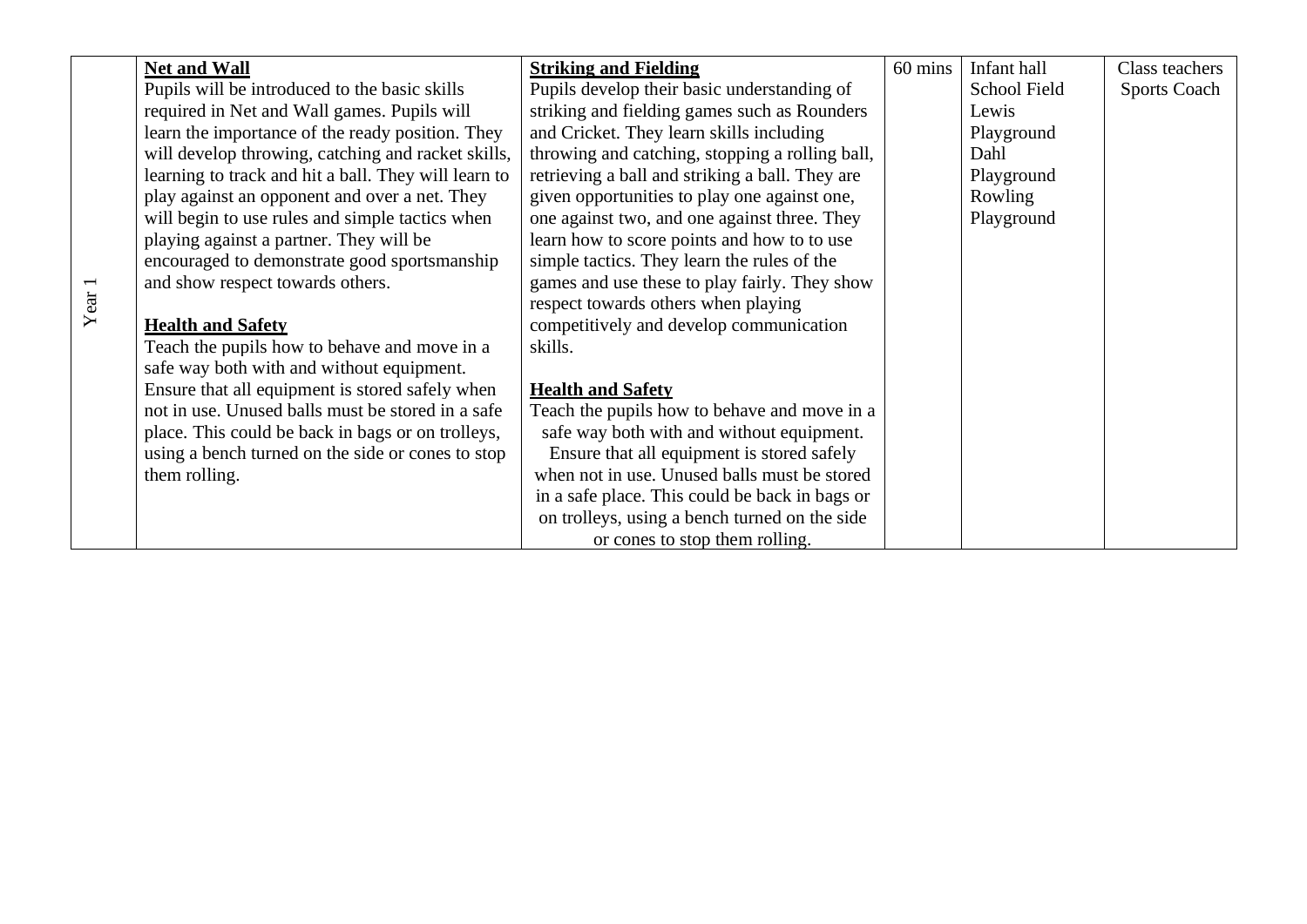|                   | <b>Net and Wall</b>                                  | <b>Striking and Fielding</b>                    | 60 mins | Infant hall  | Class teachers      |
|-------------------|------------------------------------------------------|-------------------------------------------------|---------|--------------|---------------------|
|                   | Pupils will be introduced to the basic skills        | Pupils develop their basic understanding of     |         | School Field | <b>Sports Coach</b> |
|                   | required in Net and Wall games. Pupils will          | striking and fielding games such as Rounders    |         | Lewis        |                     |
|                   | learn the importance of the ready position. They     | and Cricket. They learn skills including        |         | Playground   |                     |
|                   | will develop throwing, catching and racket skills,   | throwing and catching, stopping a rolling ball, |         | Dahl         |                     |
|                   | learning to track and hit a ball. They will learn to | retrieving a ball and striking a ball. They are |         | Playground   |                     |
|                   | play against an opponent and over a net. They        | given opportunities to play one against one,    |         | Rowling      |                     |
|                   | will begin to use rules and simple tactics when      | one against two, and one against three. They    |         | Playground   |                     |
|                   | playing against a partner. They will be              | learn how to score points and how to to use     |         |              |                     |
|                   | encouraged to demonstrate good sportsmanship         | simple tactics. They learn the rules of the     |         |              |                     |
|                   | and show respect towards others.                     | games and use these to play fairly. They show   |         |              |                     |
| Year <sub>2</sub> |                                                      | respect towards others when playing             |         |              |                     |
|                   | <b>Health and Safety</b>                             | competitively and develop communication         |         |              |                     |
|                   | Teach the pupils how to behave and move in a         | skills.                                         |         |              |                     |
|                   | safe way both with and without equipment.            |                                                 |         |              |                     |
|                   | Ensure that all equipment is stored safely when      | <b>Health and Safety</b>                        |         |              |                     |
|                   | not in use. Unused balls must be stored in a safe    | Teach the pupils how to behave and move in a    |         |              |                     |
|                   | place. This could be back in bags or on trolleys,    | safe way both with and without equipment.       |         |              |                     |
|                   | using a bench turned on the side or cones to stop    | Ensure that all equipment is stored safely      |         |              |                     |
|                   | them rolling.                                        | when not in use. Unused balls must be stored    |         |              |                     |
|                   |                                                      | in a safe place. This could be back in bags or  |         |              |                     |
|                   |                                                      | on trolleys, using a bench turned on the side   |         |              |                     |
|                   |                                                      | or cones to stop them rolling.                  |         |              |                     |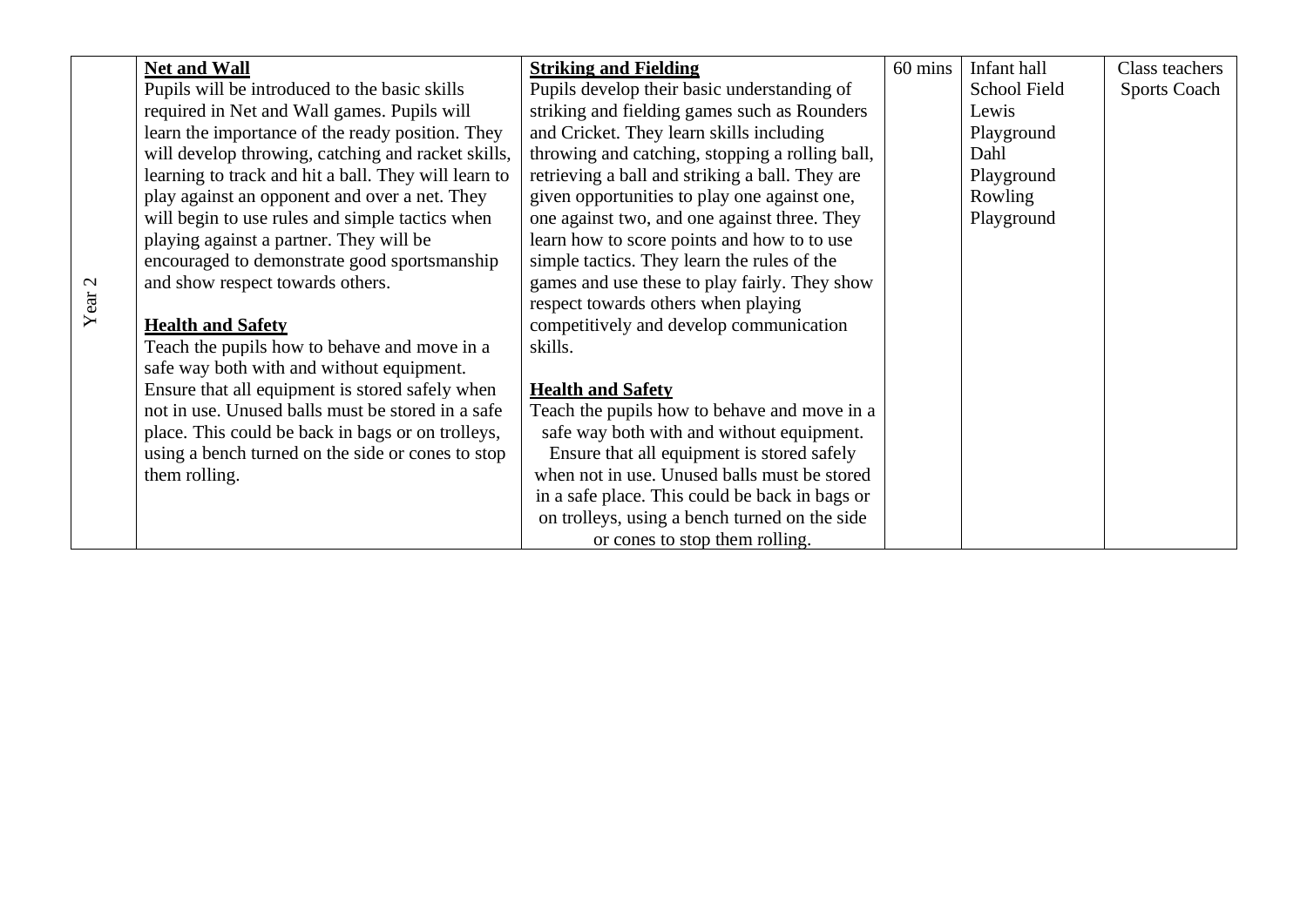| Year <sub>3</sub> | <b>Tennis</b><br>In this unit pupils develop the key skills required<br>for tennis such as the ready position, racket<br>control and hitting a ball. They learn how to<br>score points and how to use skills, simple<br>strategies and tactics to outwit the opposition.<br>Pupils are given opportunities to play games<br>independently and are taught the importance of<br>being honest whilst playing to the rules.<br><b>Health and Safety</b><br>Pupils will be expected to move in a safe way<br>both with and without equipment. Ensure that all<br>equipment is stored safely when not in use.                     | Football<br>Pupils will be encouraged to persevere when<br>developing competencies in key skills and<br>principles such as defending, attacking,<br>sending, receiving and dribbling a ball. They<br>will start by playing uneven and then move<br>onto even sided games. They learn to work<br>one on one and cooperatively within a team,<br>showing respect for their teammates,<br>opposition and referee. Pupils will be given<br>opportunities to select and apply tactics to<br>outwit the opposition.<br><b>Health and Safety</b><br>Pupils will be expected to move in a safe way<br>both with and without equipment. Ensure that                                                                                                       | 60 mins | Infant hall<br>School Field<br>Lewis<br>Playground<br>Dahl<br>Playground<br>Rowling<br>Playground | Class teachers<br><b>Sports Coach</b>                                                   |
|-------------------|-----------------------------------------------------------------------------------------------------------------------------------------------------------------------------------------------------------------------------------------------------------------------------------------------------------------------------------------------------------------------------------------------------------------------------------------------------------------------------------------------------------------------------------------------------------------------------------------------------------------------------|--------------------------------------------------------------------------------------------------------------------------------------------------------------------------------------------------------------------------------------------------------------------------------------------------------------------------------------------------------------------------------------------------------------------------------------------------------------------------------------------------------------------------------------------------------------------------------------------------------------------------------------------------------------------------------------------------------------------------------------------------|---------|---------------------------------------------------------------------------------------------------|-----------------------------------------------------------------------------------------|
| Year $4$          | <b>Tennis</b><br>In this unit pupils develop the key skills required<br>for tennis such as the ready position, racket<br>control and forehand and backhand ground<br>strokes. Pupils learn how to score points and<br>how to use skills, strategies and tactics to outwit<br>the opposition. Pupils are given opportunities to<br>play games independently and are taught the<br>importance of being honest whilst playing to the<br>rules.<br><b>Health and Safety</b><br>Pupils will be expected to move in a safe way<br>both with and without equipment. Ensure that all<br>equipment is stored safely when not in use. | all equipment is stored safely when not in use.<br>Football<br>Pupils will be encouraged to persevere when<br>developing competencies in key skills and<br>principles such as defending, attacking,<br>sending, receiving and dribbling a ball. They<br>will start by playing uneven and then move<br>onto even sided games. They learn to work<br>one on one and cooperatively within a team,<br>showing respect for their teammates,<br>opposition and referee. Pupils will be given<br>opportunities to select and apply tactics to<br>outwit the opposition.<br><b>Health and Safety</b><br>Pupils will be expected to move in a safe way<br>both with and without equipment. Ensure that<br>all equipment is stored safely when not in use. | 60 mins | Infant hall<br>School Field<br>Lewis<br>Playground<br>Dahl<br>Playground<br>Rowling<br>Playground | Class teachers<br><b>Sports Coach</b><br>$\&$<br>Community<br>sports coach<br>(Cricket) |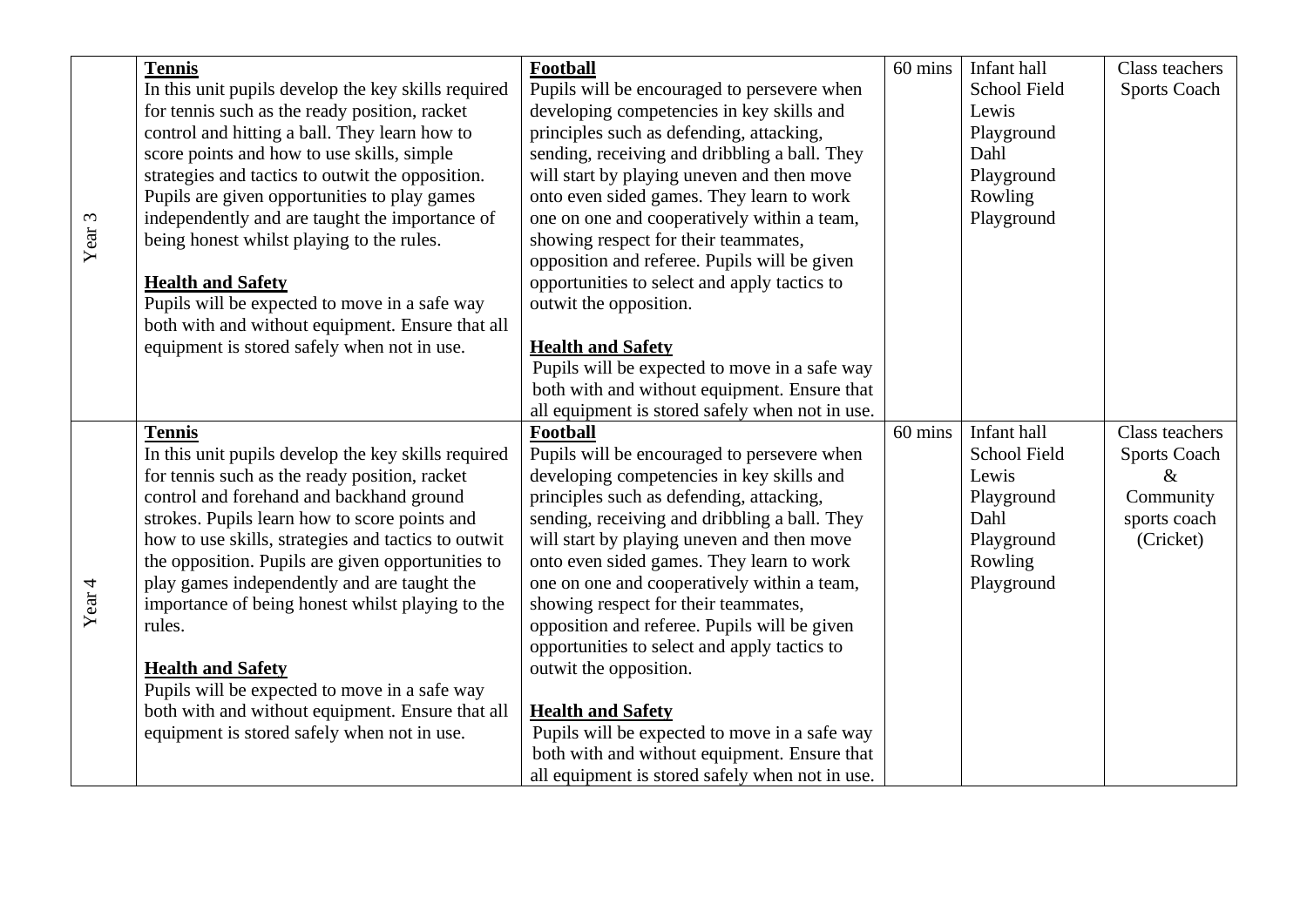|        | Football                                           | <b>Cricket</b>                                   | 60 mins | Infant hall  | Class teachers |
|--------|----------------------------------------------------|--------------------------------------------------|---------|--------------|----------------|
|        | Pupils will improve their defending and            | Pupils develop the range and quality of          |         | School Field |                |
|        | attacking play, developing further knowledge of    | striking and fielding skills and their           |         | Lewis        |                |
|        | the principles and tactics of each. Pupils will    | understanding of cricket. They learn how to      |         | Playground   |                |
|        | begin to develop consistency and control in        | play the different roles of bowler, wicket       |         | Dahl         |                |
|        | dribbling, passing and receiving a ball. They will | keeper, fielder and batter. In all games         |         | Playground   |                |
|        | also learn the basics of goalkeeping. Pupils will  | activities, pupils have to think about how they  |         | Rowling      |                |
|        | evaluate their own and other's performances,       | use skills, strategies and tactics to outwit the |         | Playground   |                |
|        | suggesting improvements. They will learn the       | opposition. In cricket, pupils achieve this by   |         |              |                |
|        | importance of playing games fairly, abiding by     | striking a ball and trying to deceive or avoid   |         |              |                |
|        | the rules of the game and being respectful of      | fielders, so that they can run between wickets   |         |              |                |
|        | their teammates, opponents and referees.           | to score runs. Pupils are given opportunities    |         |              |                |
|        |                                                    | to work in collaboration with others, play       |         |              |                |
| Year 5 | <b>Health and Safety</b>                           | fairly demonstrating an understanding of the     |         |              |                |
|        | Discuss the safety implications for each           | rules, as well as being respectful of the people |         |              |                |
|        | challenge set considering the space, equipment,    | they play with and against.                      |         |              |                |
|        | and pupils within it. Always ensure that pupils    |                                                  |         |              |                |
|        | work safely and responsibly. When orienteering,    |                                                  |         |              |                |
|        | ensure pupils are shown boundaries of the course   | <b>Health and Safety</b>                         |         |              |                |
|        | and are given safety expectations.                 | Discuss the safety implications for each         |         |              |                |
|        |                                                    | challenge set considering the space,             |         |              |                |
|        |                                                    | equipment, and pupils within it. Always          |         |              |                |
|        |                                                    | ensure that pupils work safely and               |         |              |                |
|        |                                                    | responsibly. When orienteering, ensure pupils    |         |              |                |
|        |                                                    | are shown boundaries of the course and are       |         |              |                |
|        |                                                    | given safety expectations.                       |         |              |                |